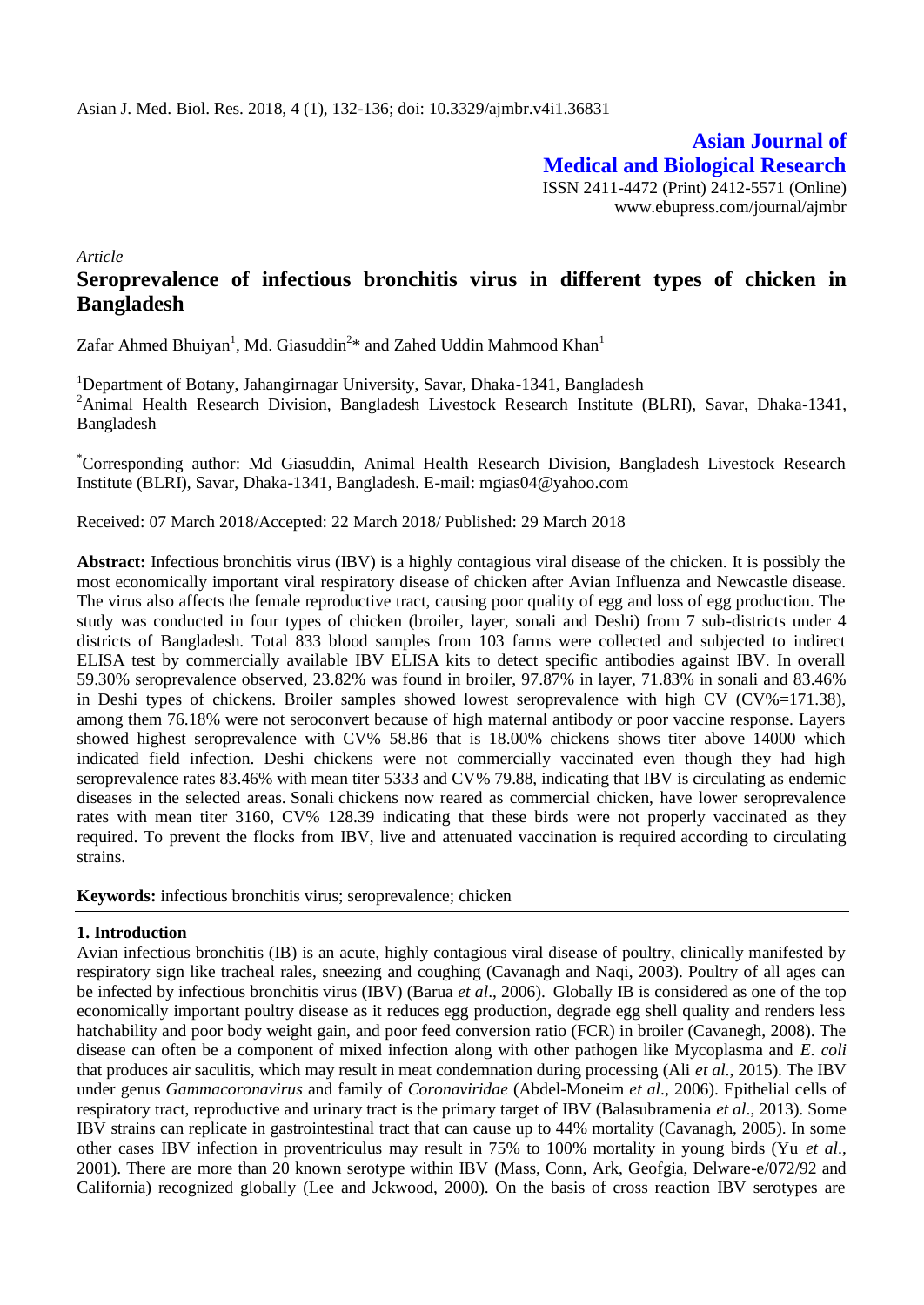different. Most of the serotypes and genotypes of IBV do not produce cross protection (Jackwood, 2012; Cavanagh *et al*., 1992). In spite of routinely vaccination against IBV, there may be still disease outbreak in vaccinated flock, as it does not give cross protection against antigenically different serotype and variant strain of virus (Callison *et al*., 2006). So, to get best protection against IBV, it is very important to determine the antigenic nature of specific IBV serotype in a geographic region, which is very helpful for proper vaccine selection. The present study was done to determine the seroprevalence status and antibody titer level of IBV in broiler, layer, sonali and Deshi chickens of Bangladesh.

### **2. Materials and Methods**

### **2.1. Study area**

The study was conducted in the Bogra Sadar sub-district of Bogra district, Sreepur sub-district of Gazipur district, Sadar sub-district of Jamalpur district, and Valuka, Trishal, Fulbariya and Muktagacha sub-district of Mymensingh district. In all seven sub-district area poultry population are high. The study was conducted from December 2014 to March 2016 for the duration of 16 months.

# **2.2. Study population**

Blood samples were collected from Deshi chickens (indigenous, non-descriptive) that are rearing in scavenging system, broiler, layer and sonali chicken from each sampling area. Households were selected randomly based on their participation of Deshi chicken rearing, broiler, layer and sonali chicken farming activity. All flock information and history was recorded in sampling form. A total 833 blood samples from 103 farms were collected. Among them Deshi chicken (household-20, sample-133), Broiler (Farm-47, sample-382), layer (Farm-21, sample-247) and sonali (Farm-15, sample-71) were considered for sampling.

# **2.3. Sample collection and preservation**

Blood samples were collected aseptically from the wing vein of each chicken. About 1.5-2 ml of blood samples were collected in sterile disposable syringe. After collection of blood, syringe was kept stand to allow blood to clot at room temperature and separation of serum. When serum was separated it was centrifuged at  $1500 \times g$  and transferred in sterile eppendorf tubes. Then the clear serum samples were stored in -20°C refrigerator until test was done. The laboratory test was performed in National Reference Laboratory for Avian Influenza, Bangladesh Livestock Research Institute, Savar, Dhaka.

# **2.4. Serological test**

Serological test were performed by indirect ELISA (Enzyme linked immune sorbent assay) test method, to measure antibody titer level against IBV. Test was performed with commercial ELISA kit (BioChek, Holland). All conditions were standardized according to kit manufacturer instructions using pre-coated ELISA plate and ready to use reagents.

In brief, serum samples were diluted in 1:500 with sample diluent, positive control and negative control were added into antigen coated microtiter plated and incubated at room temperature 23°C for 30 min. After incubation, plates were washed 5 times with wash buffer and 100µl conjugate reagent was added to the plate. The plate was incubated at room temperature 23°C for 30 min. The plates were washed and added, incubated at room temperature 23°C for 15 min after adding 100 µl substrate reagent. Finally 100 µl stop solution was added to stop the reaction. The ELISA plate was read by ELISA reader (Opsys MR, UK) at 405 nm filter absorbance within 15 minutes after adding stop solution.

# **2.5. ELISA test validation interpretation**

After taking test result, test validity was checked by comparing optical density (OD) value for the test and certificate OD value from manufactures references (mean negative control OD= 0.145, mean positive control OD=0.708). Calculation of sample/positive (S/P) ratio by {(mean of test sample - mean of negative control)} / {(mean of positive control - mean of negative control)}. For determination of antibody titer following equation were used  $\log_{10}$  Titer=1.0log  $_{10}$ <sup>(S/P)</sup> +3.62. For IBV antibody titer interpretation, samples with S/P value  $\geq$ 0.2 (titer≥834) was considered as seropositive and S/P value ≤0.199 (Titer≤833) was considered negative.

### **3. Results**

A total of 833 serum samples were tested which were collected from 103 number of farms. All the collected serum samples were undertaken for ELISA test and found overall 59.30% seroprevalence rates of IBV in selected regions of Bangladesh. Among four types of chickens, seroprevalence was found highest that was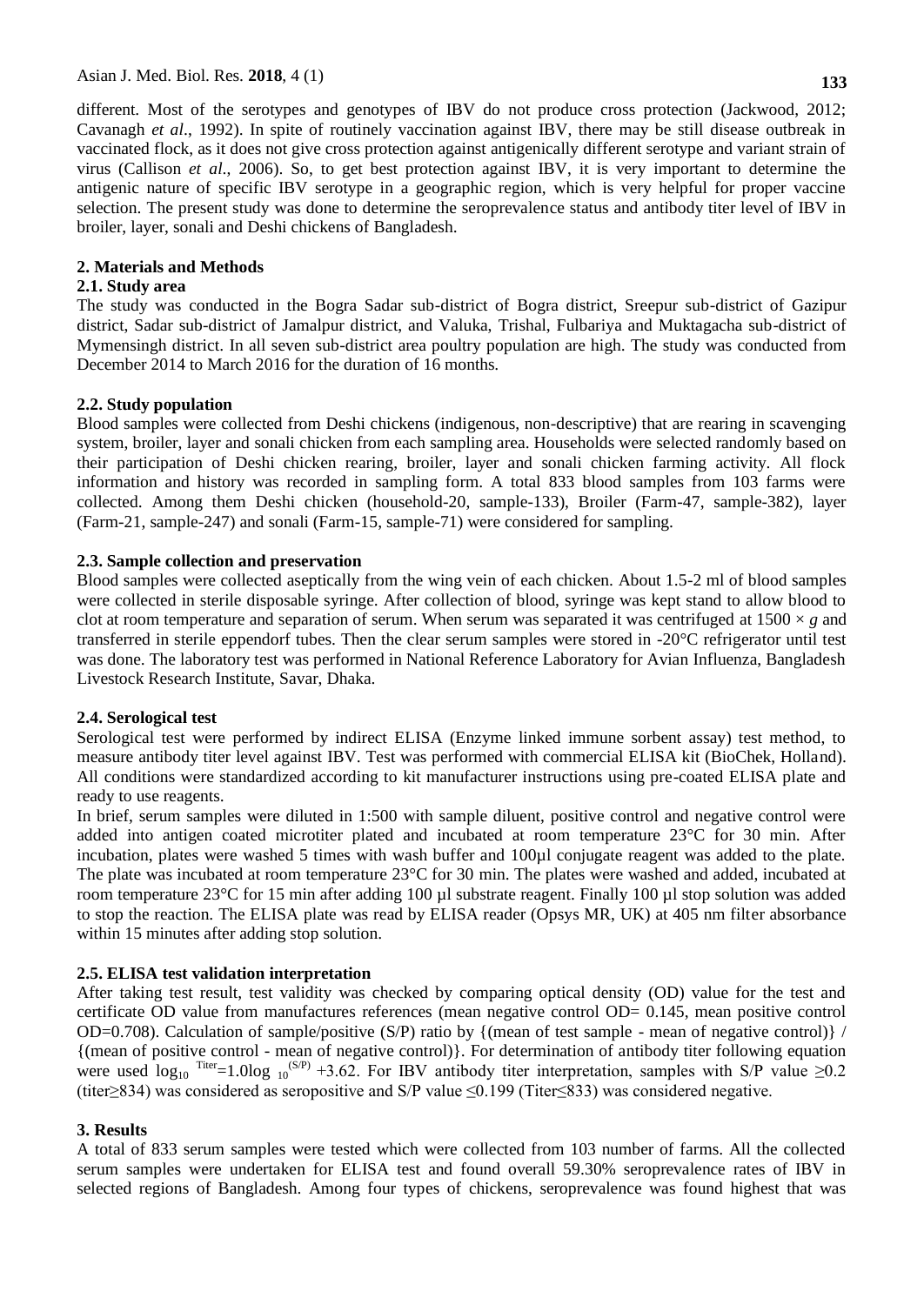97.57% (241/247) in layer poultry. In case of Deshi poultry 83.46% (111/133) samples were found seropositive, for sonali chickens 71.83% (51/71) samples were seropositive and lowest seroprevalence 23.82% (91/382) was found in broiler chickens (Table 1).

Highest mean titer of IBV antibody was found in layer and mean titer was 8919.70 with CV% 58.86. In case of sonali mean titer was found 3160.71, with CV% 128.39, for Deshi chickens mean titer was 5333.82 with CV% 79.88, and lowest mean titer with highest CV% was found in broiler 722.76, 171.38% respectively (Table 2) .

Titer range 0-833 considered as negative. In layer poultry majority of the seropositive samples are within titer group 2000-20000, that was highest among four types of chickens. High titer range may be due to field infection. In case of Deshi chickens maximum are in titer range of 2000-12000, few others are in 12000-18000 titer range group. In case of sonali, out of 71 serum samples 20 samples are in negative titer group, larger portion of samples (47/71) are in titer group of 834-10000. Out of 382 broiler serum samples 291 are in negative titer range group, rest samples (91/382) are in 834-8000 titer range group.

|  |  |  | Table 1. The seroprevalence of IBV in broiler, layer, sonali and Deshi chicken. |
|--|--|--|---------------------------------------------------------------------------------|
|  |  |  |                                                                                 |

| <b>Type of</b> | Farm | <b>Tested sample</b> | <b>Positive</b> | Seroprevalence $(\% )$ | Mean titer | $CV\%$ |
|----------------|------|----------------------|-----------------|------------------------|------------|--------|
| chicken        | n)   | (n)                  | sample $(n)$    |                        |            |        |
| <b>Broiler</b> | 47   | 382                  | 91              | 23.82                  | 722.76     | 171.38 |
| Layer          | 21   | 247                  | 241             | 97.57                  | 8919.70    | 58.86  |
| Sonali         | 15   | 71                   | 51              | 71.83                  | 3160.71    | 128.39 |
| Deshi          | 20   | 133                  |                 | 83.46                  | 5333.82    | 79.88  |
| Total=         | 103  | 833                  | 494             | 59.30                  |            |        |

| Table 2. Seroprevalence distribution among different titer range group of layer, Deshi, broiler and sonali |  |  |
|------------------------------------------------------------------------------------------------------------|--|--|
| chicken.                                                                                                   |  |  |

| Titer range     | Layer $(n)$   | Deshi $(n)$  | Sonali (n)               | <b>Broiler</b> (n) |  |
|-----------------|---------------|--------------|--------------------------|--------------------|--|
| (mean titer)    |               |              |                          |                    |  |
| $0 - 833$       | 6             | 22           | 20                       | 291                |  |
| 834-2000        |               | 11           | 17                       | 52                 |  |
| 2001-4000       | 37            | 25           | 18                       | 27                 |  |
| 4001-6000       | 34            | 31           | 5                        | 9                  |  |
| 6001-8000       | 42 (17.02%)   | $12(9.02\%)$ | $4(5.63\%)$              | 3(0.78%)           |  |
| 8001-10000      | 27 (10.93%)   | $10(7.52\%)$ | $3(4.22\%)$              |                    |  |
| 10001-12000     | $26(10.52\%)$ | 11(8.27%)    | 4(5.63%)                 |                    |  |
| 12001-14000     | 23 (9.31%)    | 3(2.25%)     | $\overline{\phantom{a}}$ |                    |  |
| 14001-16000     | 18 (7.28%)    | 5(3.75%)     |                          |                    |  |
| 16001-18000     | 11 (4.45%)    | 3(2.25%)     |                          |                    |  |
| 18001-20000     | 6(2.43%)      |              |                          |                    |  |
| 20001-22000     | 7(2.83%)      |              |                          |                    |  |
| $22001 -$ Above | $3(1.21\%)$   |              |                          |                    |  |
| <b>Total</b>    | 247           | 133          | 71                       | 382                |  |

# **4. Discussion**

The chickens of selected flocks were carried overall 59.30% antibodies with their serum. Present study reveals that among four types of chicken, layer chickens contains highest (97.57%) seroprevalence as well as highest mean titer (8919.70) Table 1. The findings is strong agreement with the report of Barua *et al*. (2006), who demonstrated overall 58.00% seroprevalence of IBV in Fayoumi, RIR and local chickens of government poultry farms of Bangladesh. The results are also supported by the findings of Das *et al*. (2009), who reported that overall seroprevalence of IBV in Bangladesh is 79.38%, and they found highest mean titer were 9867.29. These results also agreed with the report of previous study conducted by Alam *et al*. (2003) and Biswas (2004) who found seroprevalence of IBV 92.06% and 77.83% respectively. High antibody titer may be due to repeated vaccination of live and killed IBV vaccine in different ages. In broiler and pullets, attenuated vaccines of IBV frequently used and on the other hand killed vaccine mainly used in broiler breeder and layer chicken (Jackwood, 2012; Cavanagh and Gelb, 2008). Deshi chickens reared without any vaccination for prevention of IBV. But they are carrying average 33.08% of highest antibody titer in titer group 6001 to 18000. Higher seroprevalence and antibody titer level against IBV in Deshi chickens indicates that IBV is endemic in environment (Bochkov *et al*., 2006). About 83.46% seroprevalence rates of IBV were found in Deshi chickens.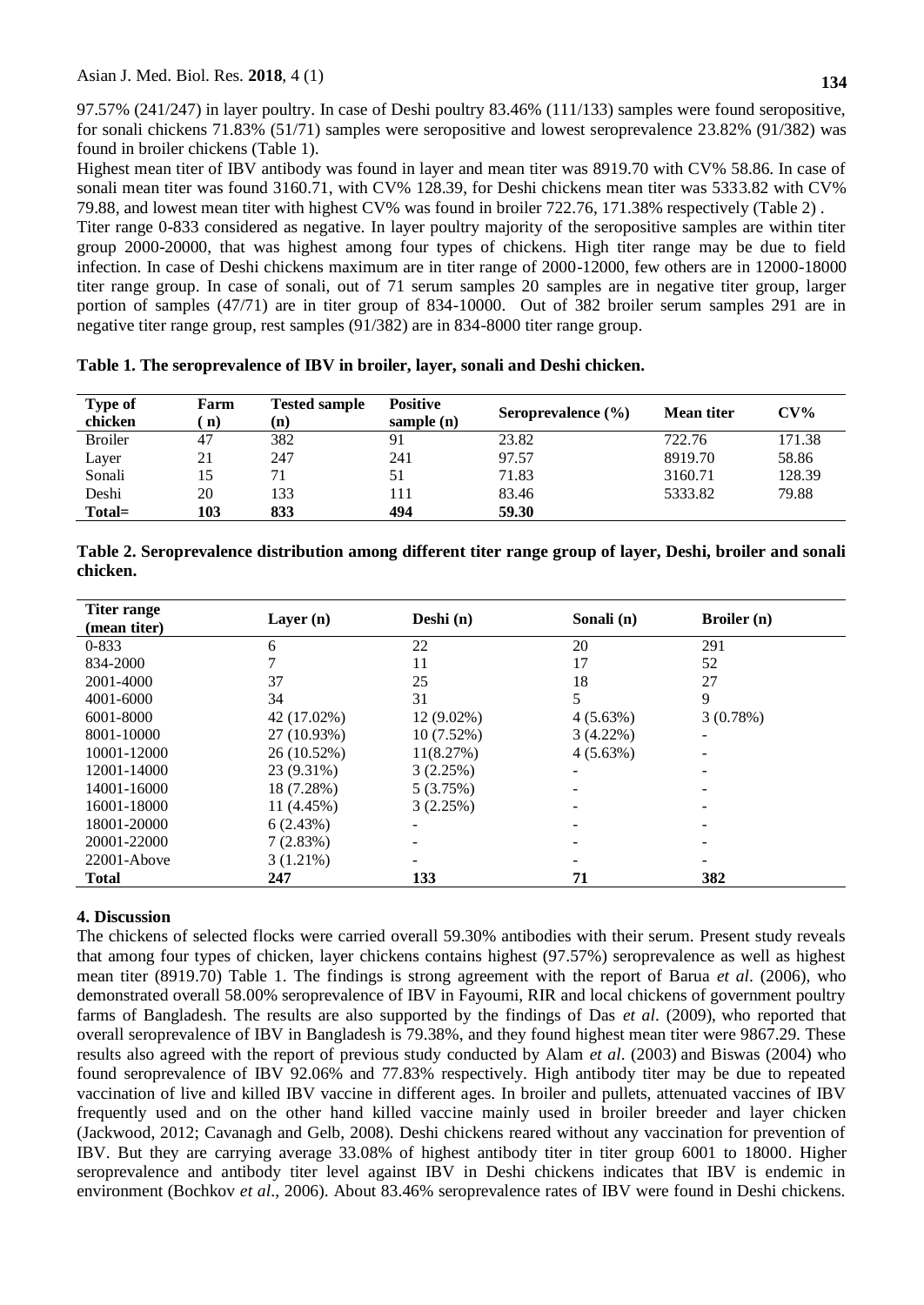The researcher Barua *et al*. (2006) also demonstrated 98.00% Deshi chickens are moving with IBV antibodies without any signs of IBV infections in Bangladesh. Broiler has been reared for a short period of time of 30 to 35 days and the passive immunity against IBV becomes depleted in  $6<sup>th</sup>$  days of age (Gharaibeh and Mahmoud, 2013). As a results, only 0.78% (n=3) broiler chickens shown the highest mean in titer group between 6001 and 8000. On the other hand, sonali chicken reared for meat purpose except hatching egg production. They are reared for 60 to 75 days of age with two times vaccinated with attenuated vaccines of IBV. So 5.53% sonali chickens carried the antibody mean titer in their highest titer group 10001 to 12000. In case of sonali chicken lower seroprevalence 71.38% was observed with mean titer 3160 (CV%, 128.39) which indicates improper vaccination as they required.

#### **5. Conclusions**

In this study it is evident that, variant types of IBV are prevalent in both meat and egg producing poultry of Bangladesh. As there is high seroprevalence of IBV in Deshi chicken, vaccination can be suggested to all types of poultry. Virus is well circulated in BD environment. Vaccine and biosecurity is required for control the IBV. So, In addition to vaccination, it is necessary to monitor persistent serotype circulating in the field, isolation and characterization of IBV for selection of proper vaccine schedule.

#### **Conflict of interest**

None to declare.

#### **Reference**

- Cavanagh D and S Naqi, 2003. Infectious bronchitis. In Diseases of poultry (saif ym, Barnes JH, Fadley AM, Gilson JR, Mcdougald LR & Suayen DE eds),  $11<sup>th</sup>$  eds 101-119, Ioea state University prem, anes, Iowa.
- Barua H, PK Bisuead, NC Debnath, MN Anwar and BC Dey, 2006. Serosurvey and isolation of infectious bronchitis virus in chicken reared in commercial and semi scavenging system. Bangladesh Microbiol., 23: 114-117.
- Cavanegh D and J Gelb, 2008. Infectious bronchitis. In Y.M. saif, H. J. Barnes, J.R. Glisson, A. M.
- Abdel-Moneim AS, MF El-kady, BS Ladman and J Gelb, 2006. S1 gene sequence analysis of a nephropathogenic strain of avian infectious bronchitis virus in Egypt. Virol., 3: 1-9.
- Balasubramenia A, TR Gupalkrishnamurthy, S Sivaseelan, GA Balasubramaniam and JJ Rajeswar, 2013. Evaluation of an inactivated vaccine for nephropathogenic infectious bronchitis virus. Vet. World, 6: 134- 138.
- Cavanagh D, 2005. Corona viruses in poultry and other birds. Avian Pathol., 34: 439-448.
- Yu L, Y Jiang, S Low, Z Wang, SJ Nam, W Liu and J Kweng, 2001. Characterization of three infectious bronchitis virus isolates from china associated with proventriculus in vaccinated chickens. Avian Dis., 45: 416-424.
- Lee CW and MW Jackwood, 2000. Evidence of genetic diversity generated by recombination among avian coronation IBV. Arch. Virol., 145: 2135-2148.
- Barua H, PK Biswas, MN Anwar, BC Dey and MC Debnath, 2006. Serosurvey and isolation of infectious bronchitis virus in chickens reared in commercial and semi-scavenging systems. Bangladesh Journal of Microbiology, 23: 114-117.
- Das SK, MSR Khan and M Das, 2009. Seroprevalence of Infectious Bronchitis in Chicken in Bangladesh. Bangl. J. Med., 7: 249-252.
- Alam J, I Koike, M Giasuddin and MM Rahman, 2003. Seroprevalence of poultry diseases in native chickens of Bangladesh. Bangladesh society for Veterinary Education and research (BSVER), publication no. 24, p 26. Bangladesh Agricultural University, Mymensingh.
- Biswas PK, 2004. A longitudinal study to identify the cause on the mortality of 'Sonali' birds and broody hen chicks of key beneficiaries in the SLDP-2 area. final report, p.78. Smallholder Livestock development Project-2 (SLDP-2) Applied research project, Chittagong, Bangladesh.
- Cavanagh D and J Gelb Jr., 2008. Infectious bronchitis. In: Diseases of poultry, 12th ed. Y. M. Saif, A. M. Fadly, J. R. Glisson, L. R. McDougald, L. K. Nolan, and D. E. Swayne, eds. Blackwell Publishing, Ames, IA. pp. 117–135. 2008.

Jackwood MW, 2012. Review of infectious bronchitis virus around the world. Avian Dis., 56: 634-641.

Bochkov YA, GV Batchenko, LO Shcherbakova, AV Borisov and VV Drygin, 2006. Molecular epizootiology of avian infectious bronchitis virus in Russia. Avian Pathol., 35, 379-393.